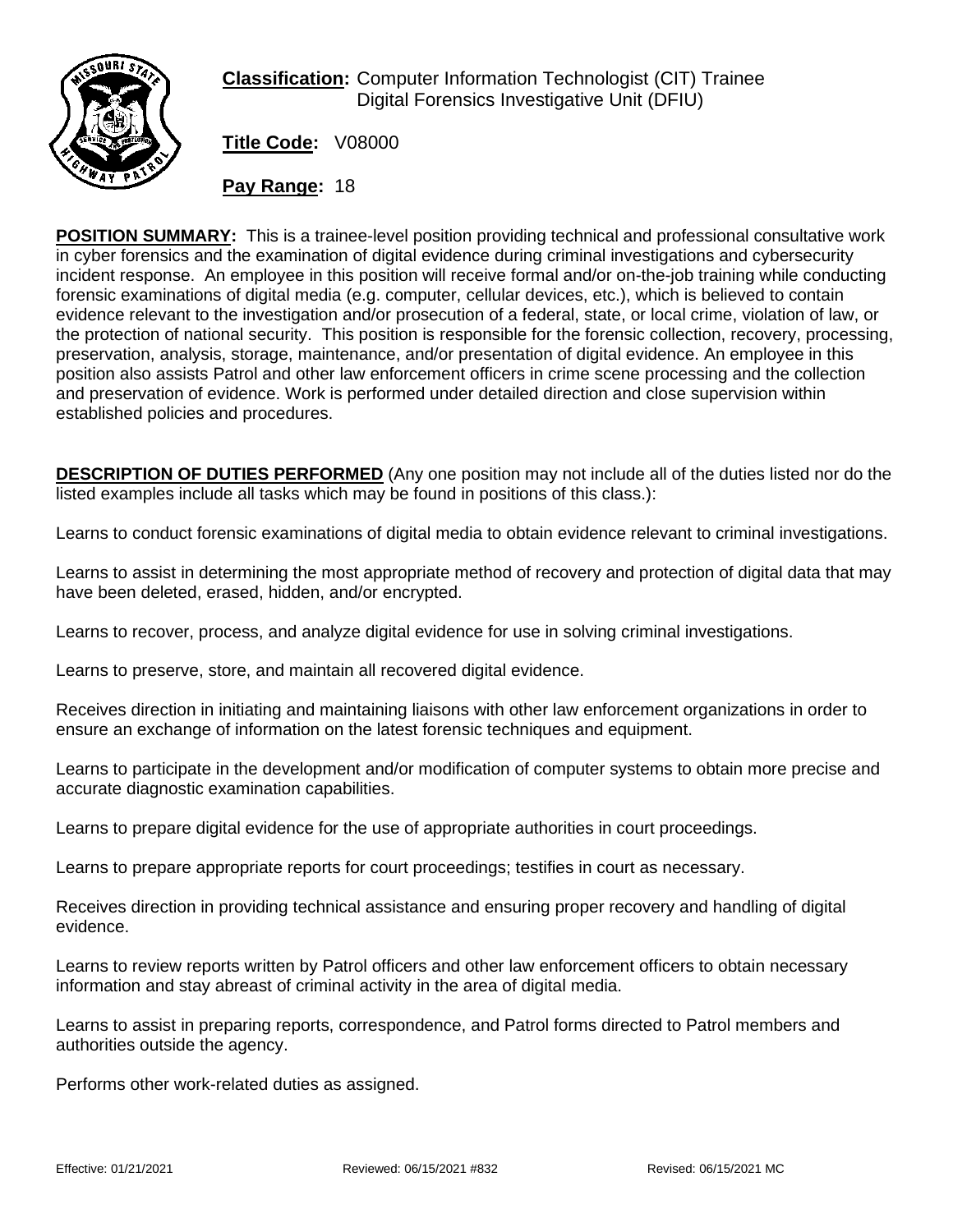**REQUIRED KNOWLEDGE, SKILLS, AND ABILITIES:** Knowledge of or ability to learn the principles of intelligence operations, classifications, as well as rules and procedures concerning proper presentation and dissemination of intelligence products.

Knowledge of the general operating principles and capabilities of computer hardware and software.

Knowledge of or the ability to learn the elements of cybercrime and threat indicators.

Knowledge of or ability to learn advanced cyber forensics techniques, evidence preservation, and courtroom testimony.

Knowledge of or ability to learn computer security best practice standards.

Knowledge of computer operating systems.

Knowledge of data protection methods.

Knowledge of computer networking protocols.

Knowledge of or ability to learn national information sharing tools and techniques.

Knowledge of or ability to learn agency's functions and their interrelationships.

Knowledge of the principles of disaster recovery.

Knowledge of or the ability to learn the continuing trends and developments in information technology and cybersecurity.

Knowledge of various computer platforms.

Knowledge of or the ability to learn the information strategic planning process.

Knowledge of or the ability to learn the systems management process.

Possess good organizational skills.

Possess research and analytical skills.

Ability to or willing to learn to utilize highly technical analytical tools.

Ability to or willing to learn to prepare and interpret system configuration documentation.

Ability to or willing to learn to prepare and maintain standards, policies, procedures, guidelines, and technical manuals.

Ability to or willing to create and present materials for training programs.

Ability to function effectively in high-pressure and stressful situations.

Ability to work in varying climatic conditions.

Ability to work long hours, while sitting, without a break.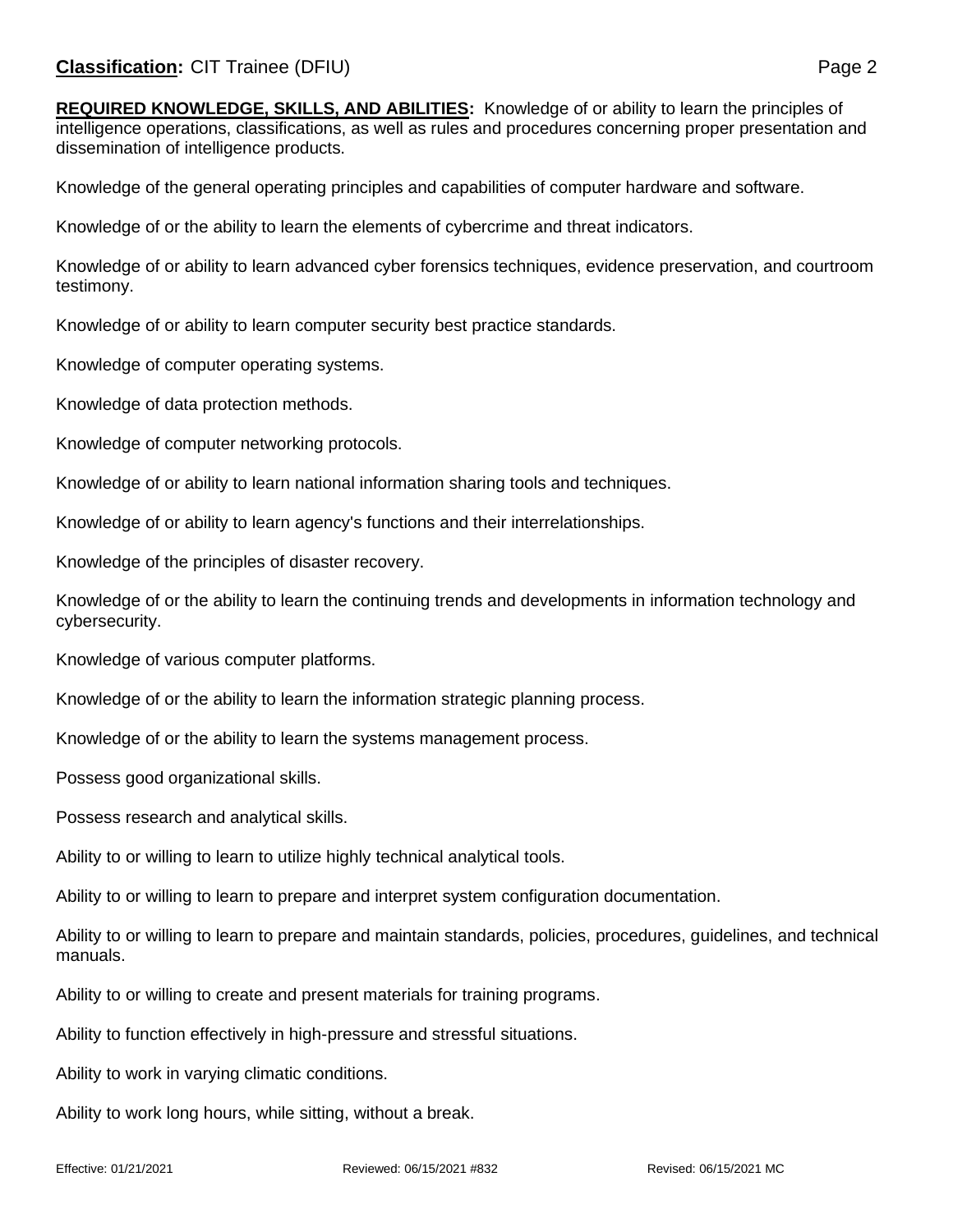## **Classification:** CIT Trainee (DFIU) **Page 3**

Ability to accommodate a non-standard schedule and to be on call.

Ability to transport equipment used in digital forensics investigations.

Ability to handle restricted and confidential information in a professional manner and maintain the information as such.

Ability to communicate in English clearly and concisely, both orally and in writing.

Ability to establish and maintain harmonious working relations with others.

Ability to maintain a clean and orderly work environment.

Ability to work with material that may be of a sexual nature relating to criminal activity (e.g., written material, photographs, and/or verbal language, etc.)

Ability to work hours as assigned.

**MINIMUM EXPERIENCE AND EDUCATION REQUIRED** (The following represents the minimum qualifications used to accept applicants, provided that equivalent substitution will be permitted in case of deficiencies in either experience or education.):

Possess a Bachelor's degree.

OR

Successful completion of an Associate Arts program (or at least sixty {60} credit hours) with at least fifteen (15) credit hours in Computer Science, Information Security, Cybersecurity, Information Systems, or related field.

OR

Possess a high school diploma or equivalent and four (4) years of experience in the duties associated with this position.

Preference may be given to those possessing a current certification(s) in Information Security and/or work experience in information security, information technology and/or cyber/criminal intelligence/forensics.

**NECESSARY SPECIAL REQUIREMENTS:** Must be a United States Citizen, or a legal resident of a country participating in the Visa Waiver Program (VWP).

Must possess and maintain a valid driver license.

Must pass a comprehensive background check necessary to have access to criminal intelligence and other information in the Missouri State Highway Patrol

**FLSA STATUS:** Non-exempt